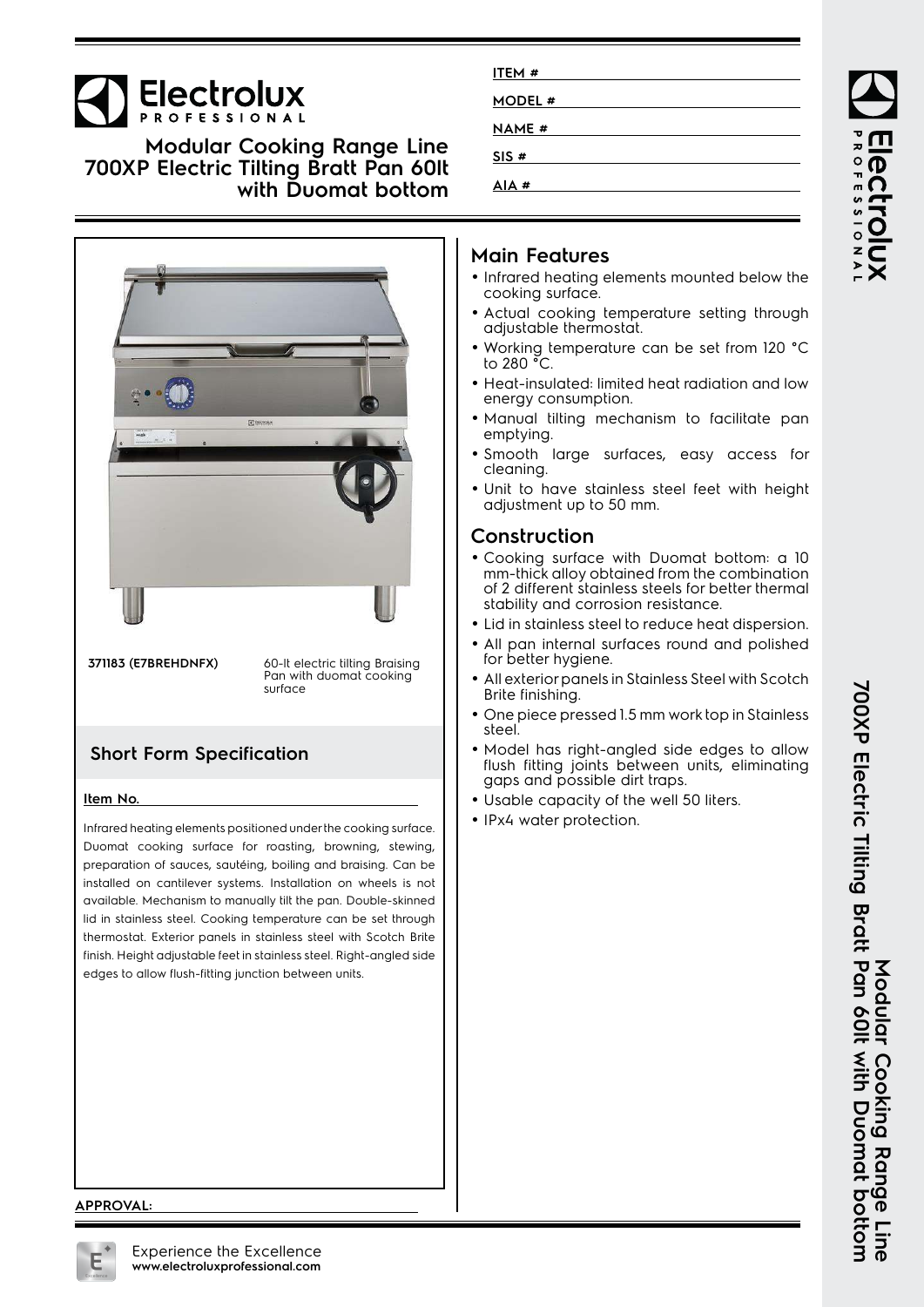

## **Optional Accessories**

| • Flanged feet kit                                                               | PNC 206136        | □      |
|----------------------------------------------------------------------------------|-------------------|--------|
| • Frontal kicking strip for concrete<br>installation, 800mm                      | PNC 206148        | ∩      |
| • Frontal kicking strip for concrete<br>installation, 1000mm                     | <b>PNC 206150</b> | ◻      |
| • Frontal kicking strip for concrete<br>installation, 1200mm                     | <b>PNC 206151</b> | ∩      |
| • Frontal kicking strip for concrete<br>installation, 1600mm                     | <b>PNC 206152</b> | □      |
| • Frontal kicking strip, 800mm (not for PNC 206176<br>refr-freezer base)         |                   | ❏      |
| • Frontal kicking strip, 1000mm (not<br>for refr-freezer base)                   | <b>PNC 206177</b> | ∩      |
| • Frontal kicking strip, 1200mm (not<br>for refr-freezer base)                   | PNC 206178        | □      |
| • Frontal kicking strip, 1600mm (not<br>for refr-freezer base)                   | <b>PNC 206179</b> | ∩      |
| • Kit 4 feet for concrete installation<br>(not for 900 line free standing grill) | PNC 206210        | ∩      |
| • Pair of side kicking strips                                                    | <b>PNC 206249</b> | $\Box$ |
| · Pair of side kicking strips for<br>concrete installation                       | <b>PNC 206265</b> | ❏      |
| • Rear paneling - 800mm (700/900)                                                | PNC 206374        | ❏      |
| • Rear paneling - 1000mm (700/900)                                               | PNC 206375        | ❏      |
| • Rear paneling - 1200mm (700/900)                                               | PNC 206376        | $\Box$ |
| • Trolley with lifting & removable tank                                          | PNC 922403        | $\Box$ |